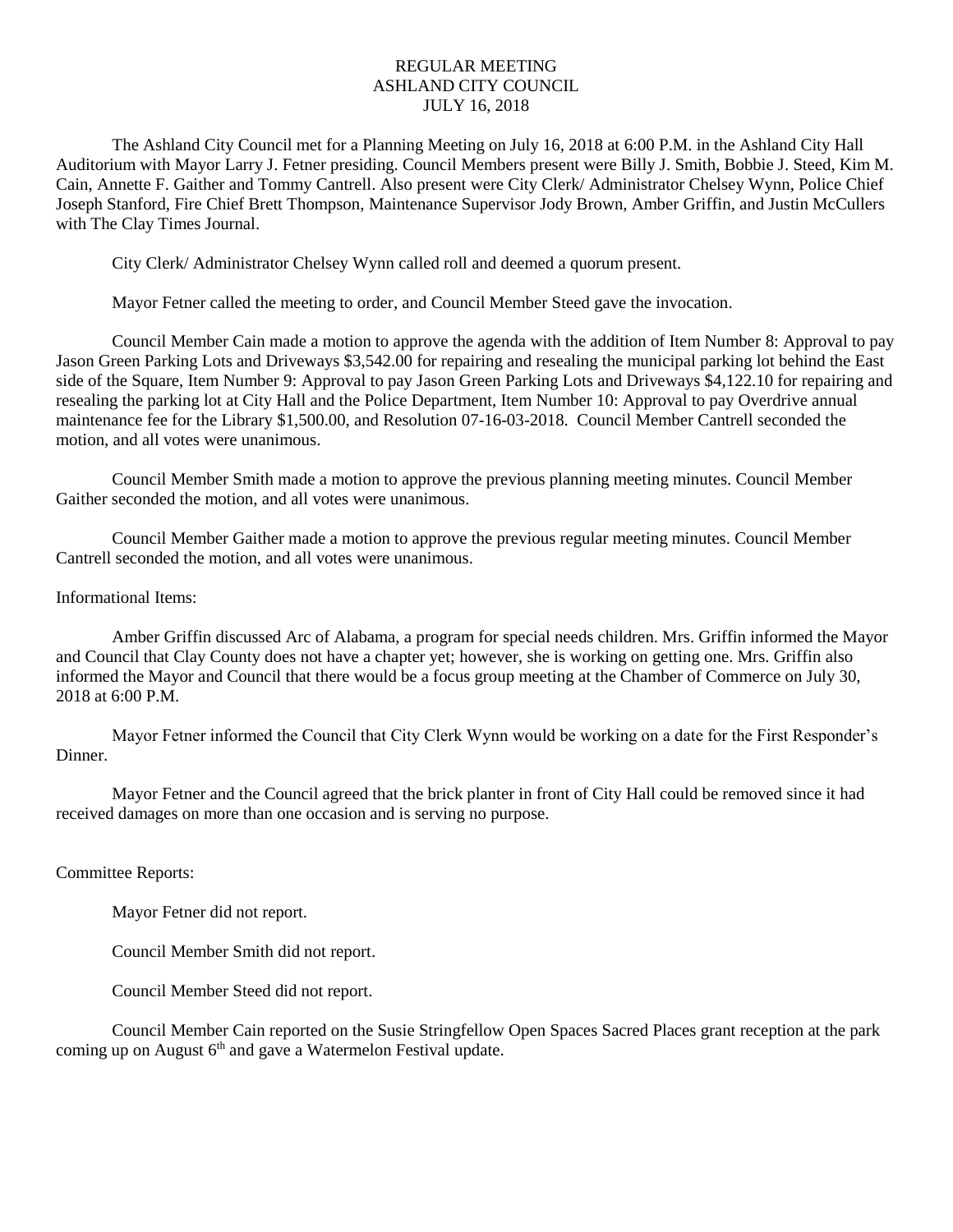Council Member Gaither did not report.

Council Member Cantrell did not report.

Police Chief Stanford thanked everyone for attending the Police Department Open House and making it a success. Chief Stanford also reported that they would soon be completely moved out of the old Police Department space, Patrol Officer James Dawson's graduation date, and the escaped convict from the past weekend.

Fire Chief Thompson reported that it had been quiet for the Fire Department.

City Clerk/ Administrator Chelsey Wynn reported that Mike Rogers would be at City Hall on July 30, 2018 at 11:30 A.M. for Congress on the Corner and encouraged the Mayor and Council to come to the event.

Maintenance Supervisor Jody Brown reported on repairs that needed to be made to the dump truck, the bucket truck annual test that needed to be completed soon, and regular duties.

New Business:

Council Member Gaither made a motion to pay the bills received since the last regular meeting in the amount of \$15,860.58. Council Member Smith seconded the motion, and all votes were unanimous.

Council Member Cain made a motion to pay East Alabama Regional Planning and Development Commission \$304.20 for 4<sup>th</sup> quarter membership dues. Council Member Gaither seconded the motion, and all votes were unanimous.

Council Member Cain made a motion to approve paying Pettus Paint & Body \$870.00 for the repair of Unit #170. Council Member Cantrell seconded the motion, and all votes were unanimous.

Council Member Gaither made a motion to not accept the rezoning request on the Sim's property. Council Member Cantrell seconded the motion, and all votes were unanimous with the exception of Council Member Steed who abstained.

Council Member Gaither made a motion to approve paying Clay Service and Electronics \$725.00 to repair the radiator and coolant fan in Unit #176. Council Member Cain seconded the motion, and all votes were unanimous.

Council Member Cain made a motion to pay Suggs Collision for the repair of a vehicle involved in an accident with Chief Stanford at a total cost of \$577.11. Council Member Gaither seconded the motion, and all votes were unanimous.

Council Member Gaither made a motion to approve paying Harris Plumbing \$500.00 for running conduit and electrical to the stove in the Police Department. Council Member Cain seconded the motion, and all votes were unanimous.

Council Member Cain made a motion to approve paying Jason Green Parking Lots and Driveways \$3,542.00 for repairing and resealing the municipal parking lot behind the East side of the Square. Council Member Cantrell seconded the motion, and all votes were unanimous.

Council Member Cantrell made a motion to paying Jason Green Parking Lots and Driveways \$4,122.10 for repairing and resealing the City Hall and Police Department parking lot. Council Member Cain seconded the motion, and all votes were unanimous.

Council Member Cain made a motion to approve paying Overdrive the annual maintenance fee in the amount of \$1,500.00 for the Library. Council Member Gaither seconded the motion, and all votes were unanimous.